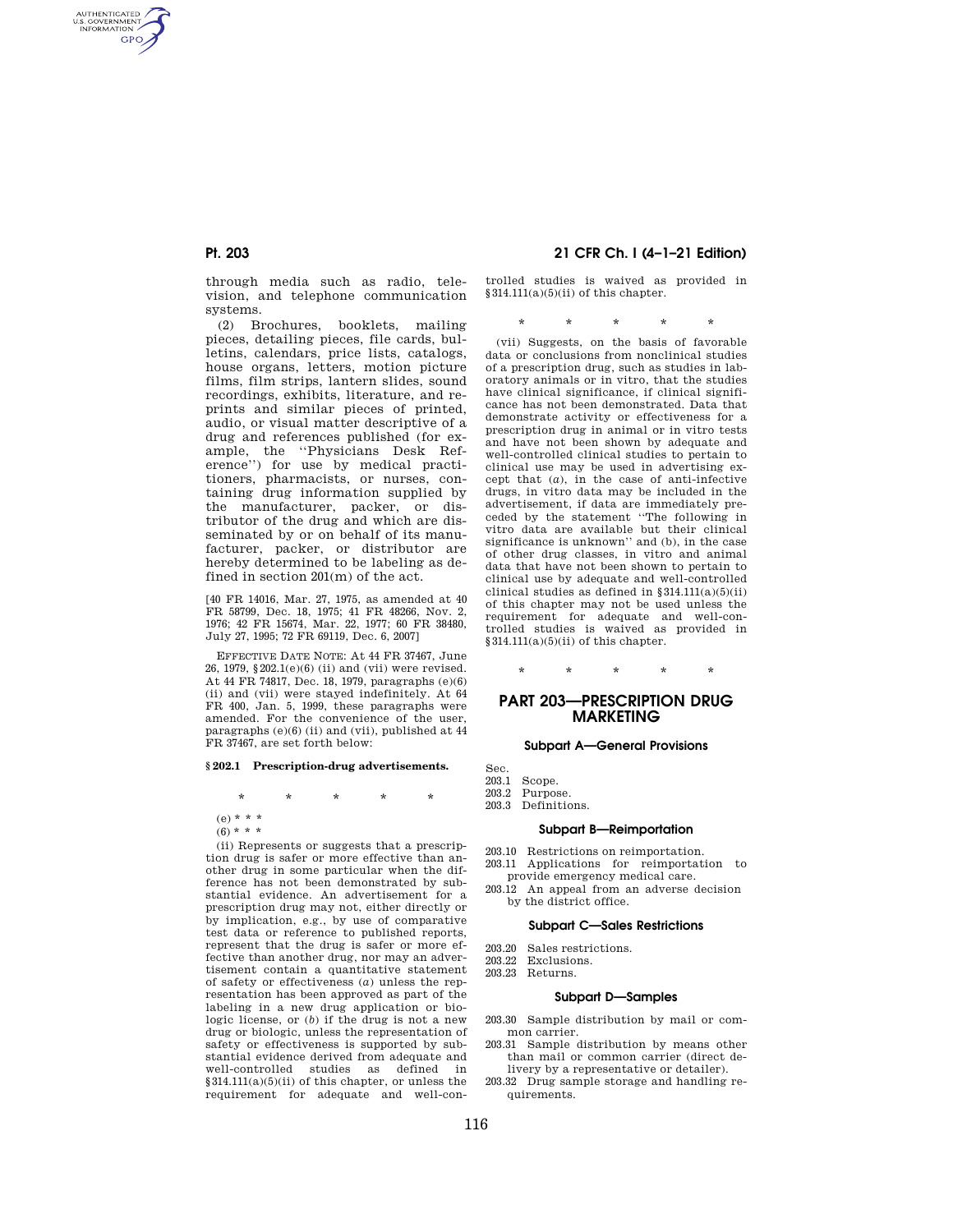#### 203.33 Drug sample forms.

- 203.34 Policies and procedures; administrative systems.
- 203.35 Standing requests.
- 203.36 Fulfillment houses, shipping and mailing services, comarketing agreements, and third-party recordkeeping.
- 203.37 Investigation and notification requirements.
- 203.38 Sample lot or control numbers; labeling of sample units.
- 203.39 Donation of drug samples to charitable institutions.

### **Subpart E—Wholesale Distribution**

203.50 Requirements for wholesale distribution of prescription drugs.

#### **Subpart F—Request and Receipt Forms, Reports, and Records**

203.60 Request and receipt forms, reports, and records.

#### **Subpart G—Rewards**

203.70 Application for a reward.

AUTHORITY: 21 U.S.C. 331, 333, 351, 352, 353, 360, 371, 374, 381.

SOURCE: 64 FR 67756, Dec. 3, 1999, unless otherwise noted.

## **Subpart A—General Provisions**

#### **§ 203.1 Scope.**

This part sets forth procedures and requirements pertaining to the reimportation and wholesale distribution of prescription drugs, including both bulk drug substances and finished dosage forms; the sale, purchase, or trade of (or the offer to sell, purchase, or trade) prescription drugs, including bulk drug substances, that were purchased by hospitals or health care entities, or donated to charitable organizations; and the distribution of prescription drug samples. Blood and blood components intended for transfusion are excluded from the restrictions in and the requirements of the Prescription Drug Marketing Act of 1987 and the Prescription Drug Amendments of 1992.

### **§ 203.2 Purpose.**

The purpose of this part is to implement the Prescription Drug Marketing Act of 1987 and the Prescription Drug Amendments of 1992, except for those sections relating to State licensing of

wholesale distributors (see part 205 of this chapter), to protect the public health, and to protect the public against drug diversion by establishing procedures, requirements, and minimum standards for the distribution of prescription drugs and prescription drug samples.

#### **§ 203.3 Definitions.**

(a) *The act* means the Federal Food, Drug, and Cosmetic Act, as amended (21 U.S.C. 301 *et seq.*).

(b) *Authorized distributor of record*  means a distributor with whom a manufacturer has established an ongoing relationship to distribute such manufacturer's products.

(c) *Blood* means whole blood collected from a single donor and processed either for transfusion or further manufacturing.

(d) *Blood component* means that part of a single-donor unit of blood separated by physical or mechanical means.

(e) *Bulk drug substance* means any substance that is represented for use in a drug and that, when used in the manufacturing, processing, or packaging of a drug, becomes an active ingredient or a finished dosage form of the drug, but the term does not include intermediates used in the synthesis of such substances.

(f) *Charitable institution* or *charitable organization* means a nonprofit hospital, health care entity, organization, institution, foundation, association, or corporation that has been granted an exemption under section 501(c)(3) of the Internal Revenue Code of 1954, as amended.

(g) *Common control* means the power to direct or cause the direction of the management and policies of a person or an organization, whether by ownership of stock, voting rights, by contract, or otherwise.

(h) *Distribute* means to sell, offer to sell, deliver, or offer to deliver a drug to a recipient, except that the term ''distribute'' does not include:

(1) Delivering or offering to deliver a drug by a common carrier in the usual course of business as a common carrier; or

(2) Providing of a drug sample to a patient by: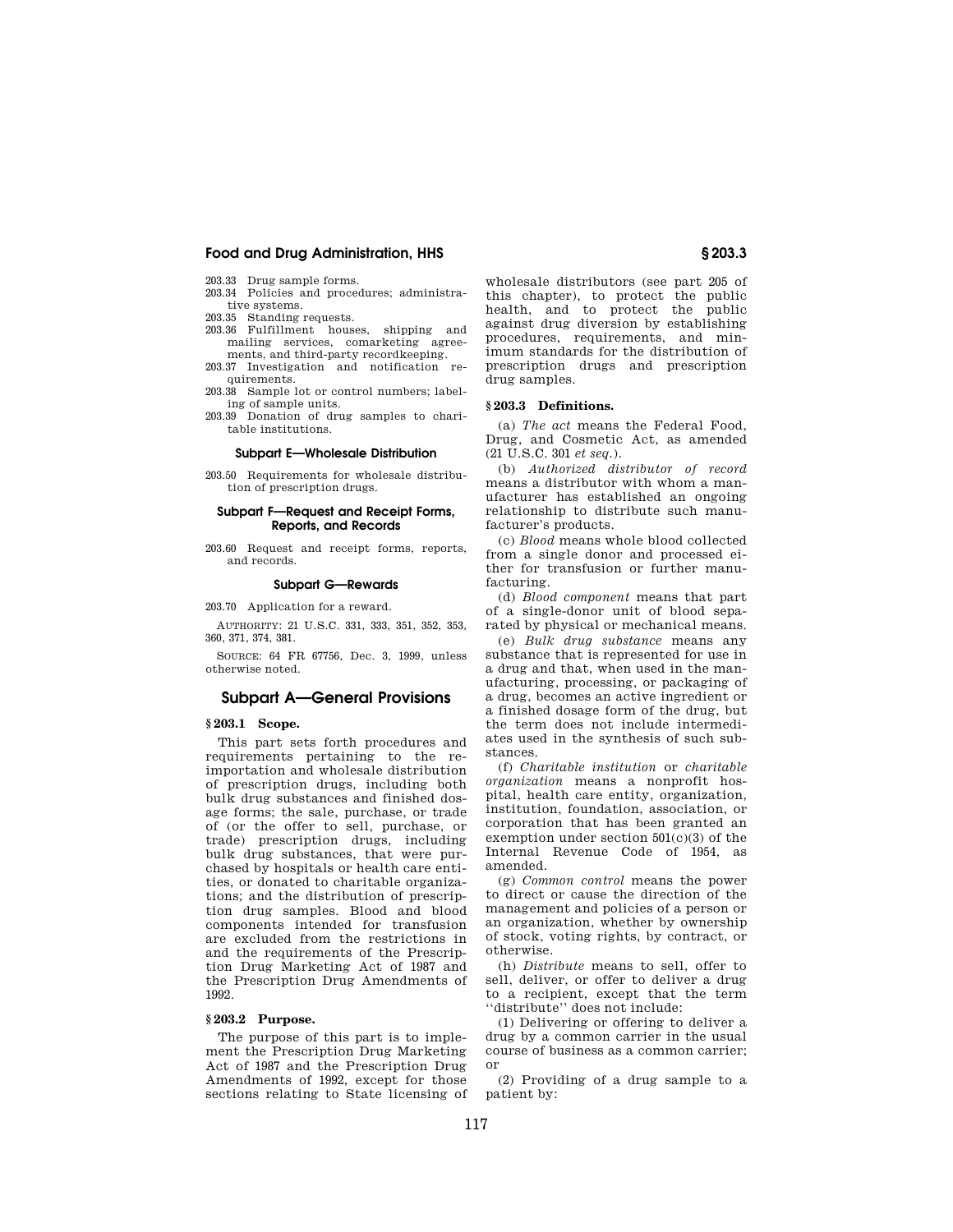(i) A practitioner licensed to prescribe such drug;

(ii) A health care professional acting at the direction and under the supervision of such a practitioner; or

(iii) The pharmacy of a hospital or of another health care entity that is acting at the direction of such a practitioner and that received such sample in accordance with the act and regulations.

(i) *Drug sample* means a unit of a prescription drug that is not intended to be sold and is intended to promote the sale of the drug.

(j) *Drug coupon* means a form that may be redeemed, at no cost or at reduced cost, for a drug that is prescribed in accordance with section 503(b) of the act.

(k) *Electronic record* means any combination of text, graphics, data, audio, pictorial, or other information representation in digital form that is created, modified, maintained, archived, retrieved, or distributed by a computer system.

(l) *Electronic signature* means any computer data compilation of any symbol or series of symbols executed, adopted, or authorized by an individual to be the legally binding equivalent of the individual's handwritten signature.

(m) *Emergency medical reasons* include, but are not limited to, transfers of a prescription drug between health care entities or from a health care entity to a retail pharmacy to alleviate a temporary shortage of a prescription drug arising from delays in or interruption of regular distribution schedules; sales to nearby emergency medical services, i.e., ambulance companies and fire fighting organizations in the same State or same marketing or service area, or nearby licensed practitioners, of drugs for use in the treatment of acutely ill or injured persons; provision of minimal emergency supplies of drugs to nearby nursing homes for use in emergencies or during hours of the day when necessary drugs cannot be obtained; and transfers of prescription drugs by a retail pharmacy to another retail pharmacy to alleviate a temporary shortage; but do not include regular and systematic sales to licensed practitioners of prescription

drugs that will be used for routine office procedures.

(n) *FDA* means the U.S. Food and Drug Administration.

(o) *Group purchasing organization*  means any entity established, maintained, and operated for the purchase of prescription drugs for distribution exclusively to its members with such membership consisting solely of hospitals and health care entities bound by written contract with the entity.

(p) *Handwritten signature* means the scripted name or legal mark of an individual handwritten by that individual and executed or adopted with the present intention to authenticate a writing in a permanent form. The act of signing with a writing or marking instrument such as a pen or stylus is preserved. The scripted name or legal mark, while conventionally applied to paper, may also be applied to other devices that capture the name or mark.

(q) *Health care entity* means any person that provides diagnostic, medical, surgical, or dental treatment, or chronic or rehabilitative care, but does not include any retail pharmacy or any wholesale distributor. Except as provided in §203.22(h) and (i), a person cannot simultaneously be a ''health care entity'' and a retail pharmacy or wholesale distributor.

(r) *Licensed practitioner* means any person licensed or authorized by State law to prescribe drugs.

(s) *Manufacturer* means any person who is a manufacturer as defined by §201.1 of this chapter.

(t) *Nonprofit affiliate* means any notfor-profit organization that is either associated with or a subsidiary of a charitable organization as defined in section  $501(c)(3)$  of the Internal Revenue Code of 1954.

(u) *Ongoing relationship* means an association that exists when a manufacturer and a distributor enter into a written agreement under which the distributor is authorized to distribute the manufacturer's products for a period of time or for a number of shipments. If the distributor is not authorized to distribute a manufacturer's entire product line, the agreement must identify the specific drug products that the distributor is authorized to distribute.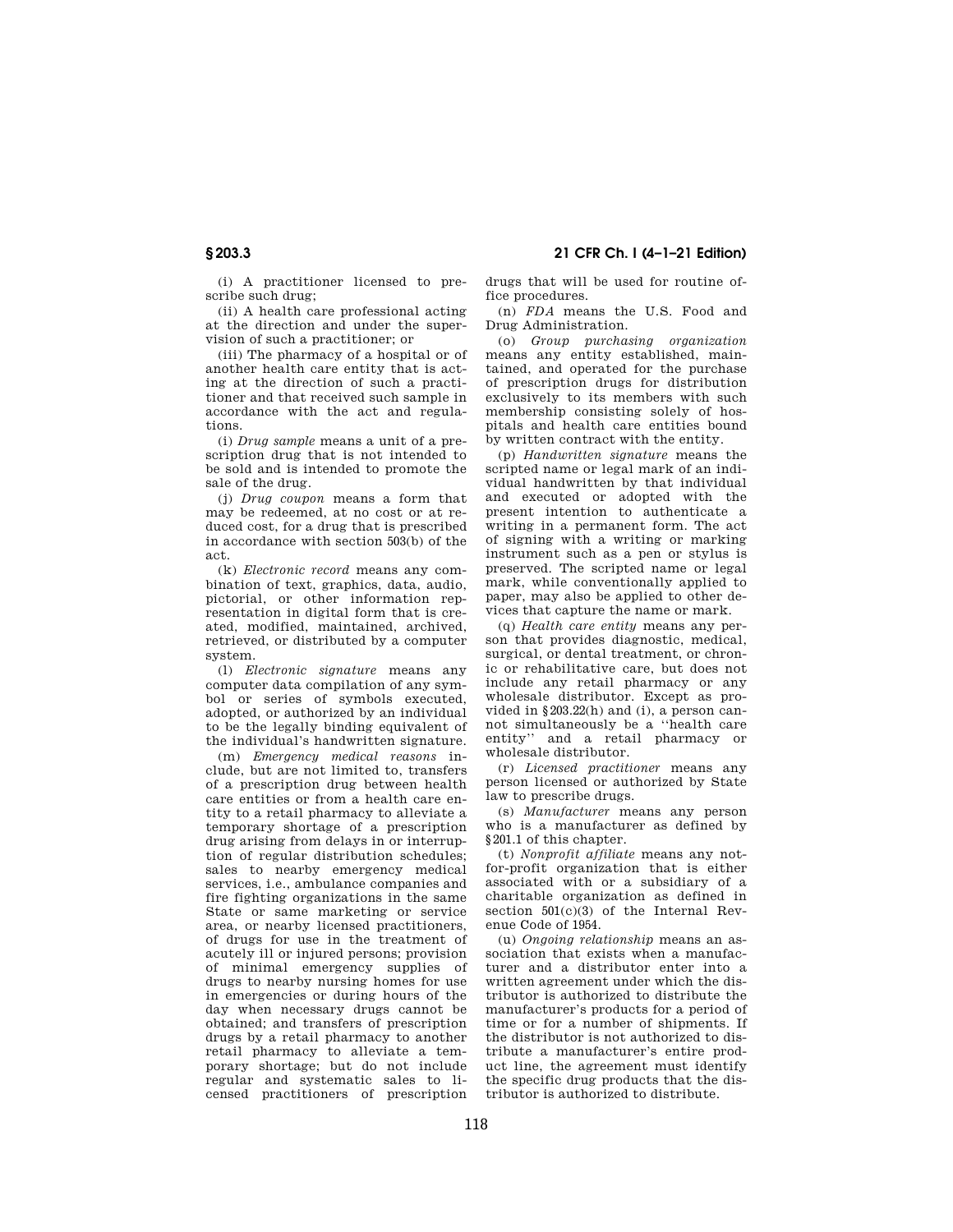(v) *PDA* means the Prescription Drug Amendments of 1992.

(w) *PDMA* means the Prescription Drug Marketing Act of 1987.

(x) *Person* includes any individual, partnership, corporation, or association.

(y) *Prescription drug* means any drug (including any biological product, except for blood and blood components intended for transfusion or biological products that are also medical devices) required by Federal law (including Federal regulation) to be dispensed only by a prescription, including finished dosage forms and bulk drug substances subject to section 503(b) of the act.

(z) *Representative* means an employee or agent of a drug manufacturer or distributor who promotes the sale of prescription drugs to licensed practitioners and who may solicit or receive written requests for the delivery of drug samples. A detailer is a representative.

(aa) *Sample unit* means a packet, card, blister pack, bottle, container, or other single package comprised of one or more dosage units of a prescription drug sample, intended by the manufacturer or distributor to be provided by a licensed practitioner to a patient in an unbroken or unopened condition.

(bb) *Unauthorized distributor* means a distributor who does not have an ongoing relationship with a manufacturer to sell or distribute its products.

(cc) *Wholesale distribution* means distribution of prescription drugs to persons other than a consumer or patient, but does not include:

(1) Intracompany sales;

(2) The purchase or other acquisition by a hospital or other health care entity that is a member of a group purchasing organization of a drug for its own use from the group purchasing organization or from other hospitals or health care entities that are members of such organizations;

(3) The sale, purchase, or trade of a drug or an offer to sell, purchase, or trade a drug by a charitable organization to a nonprofit affiliate of the organization to the extent otherwise permitted by law;

(4) The sale, purchase, or trade of a drug or an offer to sell, purchase, or trade a drug among hospitals or other health care entities that are under common control;

(5) The sale, purchase, or trade of a drug or an offer to sell, purchase, or trade a drug for emergency medical reasons;

(6) The sale, purchase, or trade of a drug, an offer to sell, purchase, or trade a drug, or the dispensing of a drug under a prescription executed in accordance with section 503(b) of the act;

(7) The distribution of drug samples by manufacturers' and authorized distributors' representatives;

(8) The sale, purchase, or trade of blood or blood components intended for transfusion;

(9) Drug returns, when conducted by a hospital, health care entity, or charitable institution in accordance with §203.23; or

(10) The sale of minimal quantities of drugs by retail pharmacies to licensed practitioners for office use.

(dd) *Wholesale distributor* means any person engaged in wholesale distribution of prescription drugs, including, but not limited to, manufacturers; repackers; own-label distributors; private-label distributors; jobbers; brokers; warehouses, including manufacturers' and distributors' warehouses, chain drug warehouses, and wholesale drug warehouses; independent wholesale drug traders; and retail pharmacies that conduct wholesale distributions.

[64 FR 67756, Dec. 3, 1999, as amended at 73 FR 59500, Oct. 9, 2008]

## **Subpart B—Reimportation**

#### **§ 203.10 Restrictions on reimportation.**

No prescription drug or drug composed wholly or partly of insulin that was manufactured in a State and exported from the United States may be reimported by anyone other than its manufacturer, except that FDA may grant permission to a person other than the manufacturer to reimport a prescription drug or insulin-containing drug if it determines that such reimportation is required for emergency medical care.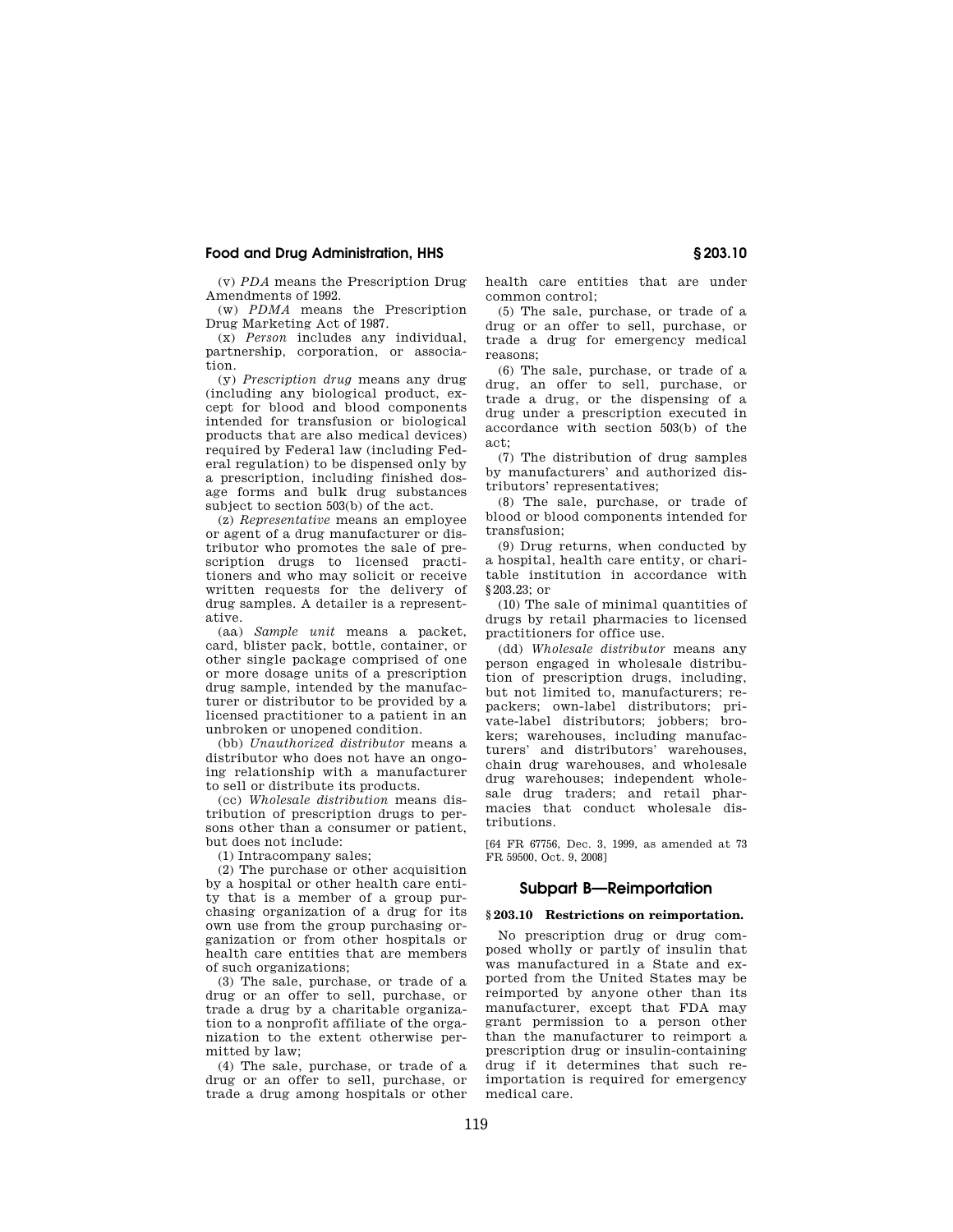## **§ 203.11 21 CFR Ch. I (4–1–21 Edition)**

#### **§ 203.11 Applications for reimportation to provide emergency medical care.**

(a) Applications for reimportation for emergency medical care shall be submitted to the director of the FDA District Office in the district where reimportation is sought (addresses found in part 5, subpart M of this chapter).

(b) Applications for reimportation to provide emergency medical care shall be reviewed and approved or disapproved by each district office.

[64 FR 67756, Dec. 3, 1999, as amended at 69 FR 17292, Apr. 2, 2004]

#### **§ 203.12 An appeal from an adverse decision by the district office.**

An appeal from an adverse decision by the district office involving insulincontaining drugs or human prescription drugs or biological products regulated by the Center for Drug Evaluation and Research may be made to the Office of Compliance, Center for Drug Evaluation and Research, Food and Drug Administration, 10903 New Hampshire Ave., Silver Spring, MD 20993– 0002. An appeal from an adverse decision by the district office involving human prescription biological products regulated by the Center for Biologics Evaluation and Research may be made to the Food and Drug Administration, Center for Biologics Evaluation and Research, Document Control Center, 10903 New Hampshire Ave., Bldg. 71, Rm. G112, Silver Spring, MD 20993–0002.

[80 FR 18090, Apr. 3, 2015]

## **Subpart C—Sales Restrictions**

#### **§ 203.20 Sales restrictions.**

Except as provided in §203.22 or §203.23, no person may sell, purchase, or trade, or offer to sell, purchase, or trade any prescription drug that was:

(a) Purchased by a public or private hospital or other health care entity; or

(b) Donated or supplied at a reduced price to a charitable organization.

## **§ 203.22 Exclusions.**

Section 203.20 does not apply to:

(a) The purchase or other acquisition of a drug for its own use by a hospital or other health care entity that is a member of a group purchasing organization from the group purchasing organization or from other hospitals or health care entities that are members of the organization.

(b) The sale, purchase, or trade of a drug or an offer to sell, purchase, or trade a drug by a charitable organization to a nonprofit affiliate of the organization to the extent otherwise permitted by law.

(c) The sale, purchase, or trade of a drug or an offer to sell, purchase, or trade a drug among hospitals or other health care entities that are under common control.

(d) The sale, purchase, or trade of a drug or an offer to sell, purchase, or trade a drug for emergency medical reasons.

(e) The sale, purchase, or trade of a drug, an offer to sell, purchase, or trade a drug, or the dispensing of a drug under a valid prescription.

(f) The sale, purchase, or trade of a drug or the offer to sell, purchase, or trade a drug by hospitals or health care entities owned or operated by Federal, State, or local governmental units to other hospitals or health care entities owned or operated by Federal, State, or local governmental units.

(g) The sale, purchase, or trade of, or the offer to sell, purchase, or trade blood or blood components intended for transfusion.

(h) The sale, purchase, or trade of, or the offer to sell, purchase, or trade, by a registered blood establishment that qualifies as a health care entity any:

(1) Drug indicated for a bleeding or clotting disorder, or anemia;

(2) Blood collection container approved under section 505 of the act; or

(3) Drug that is a blood derivative (or a recombinant or synthetic form of a blood derivative); as long as all of the health care services that the establishment provides are related to its activities as a registered blood establishment or the health care services consist of collecting, processing, storing, or administering human hematopoietic stem/progenitor cells or performing diagnostic testing of specimens provided that these specimens are tested together with specimens undergoing routine donor testing. Blood establishments relying on the exclusion in this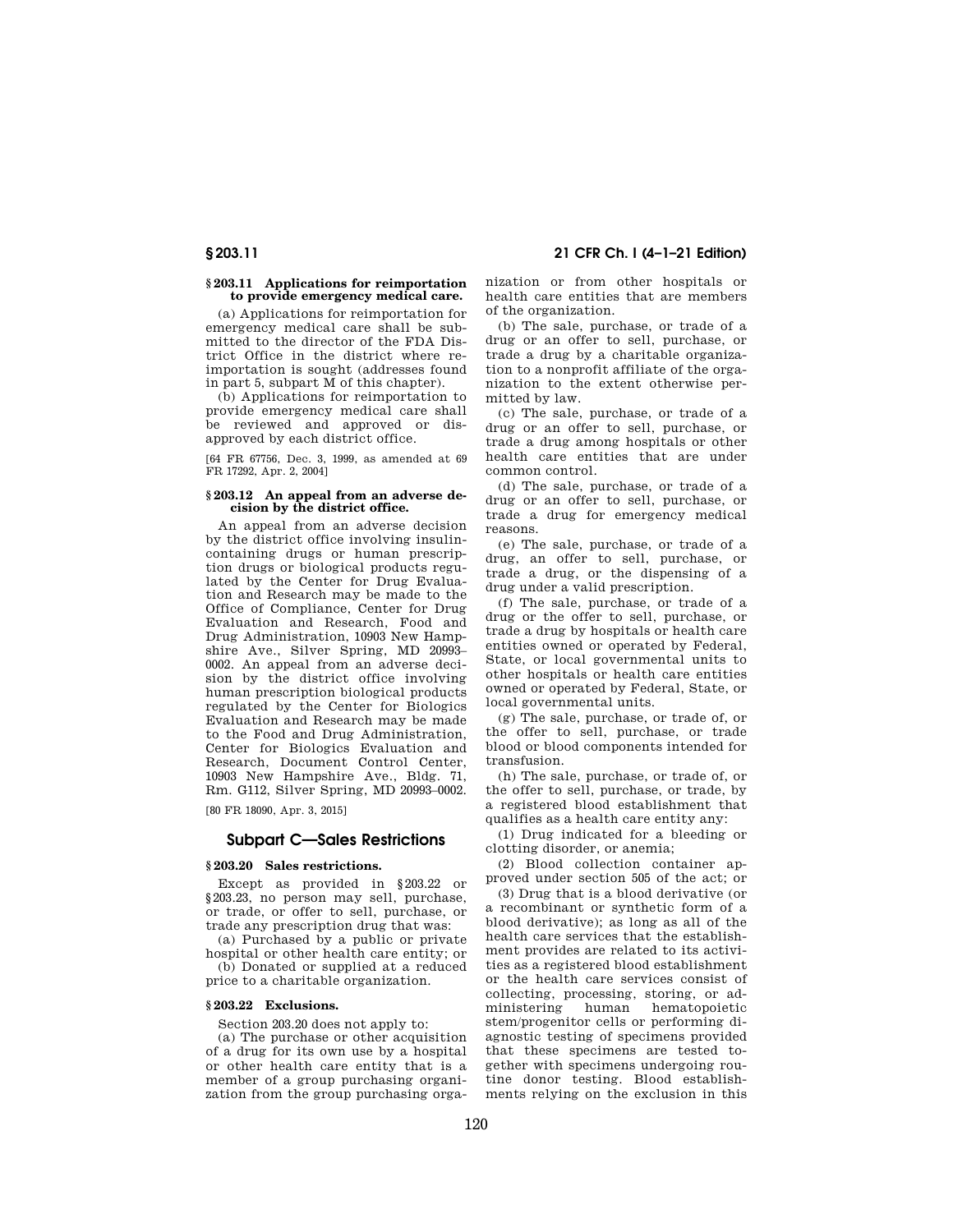paragraph must satisfy all other requirements of the act and this part applicable to a wholesale distributor or retail pharmacy.

(i) The sale, purchase, or trade of, or the offer to sell, purchase, or trade, by a comprehensive hemophilia diagnostic treatment center that is receiving a grant under section 501(a)(2) of the Social Security Act and that qualifies as a health care entity, any drug indicated for a bleeding or clotting disorder, or anemia, or any drug that is a blood derivative (or a recombinant or synthetic form of a blood derivative). Comprehensive hemophilia diagnostic treatment centers relying on the exclusion in this paragraph must satisfy all other requirements of the act and this part applicable to a wholesale distributor or retail pharmacy.

[64 FR 67756, Dec. 3, 1999, as amended at 73 FR 59500, Oct. 9, 2008]

#### **§ 203.23 Returns.**

The return of a prescription drug purchased by a hospital or health care entity or acquired at a reduced price by or donated to a charitable institution is exempt from the prohibitions in §203.20, provided that:

(a) The hospital, health care entity, or charitable institution documents the return by filling out a credit memo specifying:

(1) The name and address of the hospital, health care entity, or charitable institution;

(2) The name and address of the manufacturer or wholesale distributor from which it was acquired;

(3) The product name and lot or control number;

(4) The quantity returned; and

(5) The date of the return.

(b) The hospital, health care entity, or charitable institution forwards a copy of each credit memo to the manufacturer and retains a copy of each credit memo for its records;

(c) Any drugs returned to a manufacturer or wholesale distributor are kept under proper conditions for storage, handling, and shipping, and written documentation showing that proper conditions were maintained is provided to the manufacturer or wholesale distributor to which the drugs are returned.

## **Subpart D—Samples**

#### **§ 203.30 Sample distribution by mail or common carrier.**

(a) *Requirements for drug sample distribution by mail or common carrier.* A manufacturer or authorized distributor of record may distribute a drug sample to a practitioner licensed to prescribe the drug that is to be sampled or, at the written request of a licensed practitioner, to the pharmacy of a hospital or other health care entity, by mail or common carrier, provided that:

(1) The licensed practitioner executes and submits a written request to the manufacturer or authorized distributor of record, as set forth in paragraph (b) of this section, before the delivery of the drug sample;

(2) The manufacturer or authorized distributor of record verifies with the appropriate State authority that the practitioner requesting the drug sample is licensed or authorized under State law to prescribe the drug product;

(3) The recipient executes a written receipt, as set forth in paragraph (c) of this section, when the drug sample is delivered; and

(4) The receipt is returned to the manufacturer or distributor from which the drug sample was received.

(b) *Contents of the written request form for delivery of samples by mail or common carrier.* (1) A written request for a drug sample to be delivered by mail or common carrier to a licensed practitioner is required to contain the following:

(i) The name, address, professional title, and signature of the practitioner making the request;

(ii) The practitioner's State license or authorization number or, where a scheduled drug product is requested, the practitioner's Drug Enforcement Administration number.

(iii) The proprietary or established name and the strength of the drug sample requested;

(iv) The quantity requested;

(v) The name of the manufacturer and the authorized distributor of record, if the drug sample is requested from an authorized distributor of record; and

(vi) The date of the request.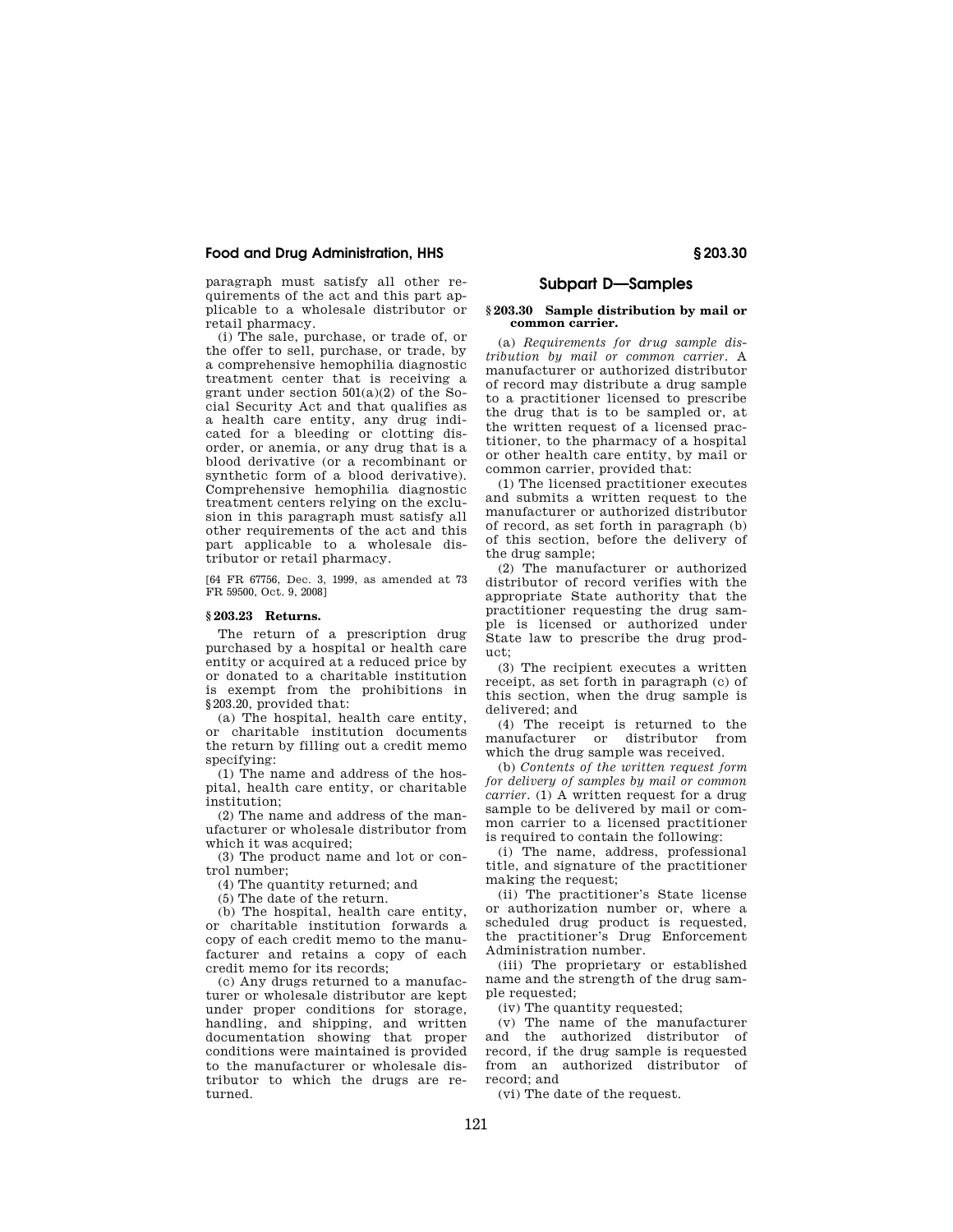**§ 203.31 21 CFR Ch. I (4–1–21 Edition)** 

(2) A written request for a drug sample to be delivered by mail or common carrier to the pharmacy of a hospital or other health care entity is required to contain, in addition to all of the information in paragraph (b)(l) of this section, the name and address of the pharmacy of the hospital or other health care entity to which the drug sample is to be delivered.

(c) *Contents of the receipt to be completed upon delivery of a drug sample.*  The receipt is to be on a form designated by the manufacturer or distributor, and is required to contain the following:

(1) If the drug sample is delivered to the licensed practitioner who requested it, the receipt is required to contain the name, address, professional title, and signature of the practitioner or the practitioner's designee who acknowledges delivery of the drug sample; the proprietary or established name and strength of the drug sample and the quantity of the drug sample delivered; and the date of the delivery.

(2) If the drug sample is delivered to the pharmacy of a hospital or other health care entity at the request of a licensed practitioner, the receipt is required to contain the name and address of the requesting licensed practitioner; the name and address of the hospital or health care entity pharmacy designated to receive the drug sample; the name, address, professional title, and signature of the person acknowledging delivery of the drug sample; the proprietary or established name and strength of the drug sample; the quantity of the drug sample delivered; and the date of the delivery.

#### **§ 203.31 Sample distribution by means other than mail or common carrier (direct delivery by a representative or detailer).**

(a) *Requirements for drug sample distribution by means other than mail or common carrier.* A manufacturer or authorized distributor of record may distribute by means other than mail or common carrier, by a representative or detailer, a drug sample to a practitioner licensed to prescribe the drug to be sampled or, at the written request of such a licensed practitioner, to the

pharmacy of a hospital or other health care entity, provided that:

(1) The manufacturer or authorized distributor of record receives from the licensed practitioner a written request signed by the licensed practitioner before the delivery of the drug sample;

(2) The manufacturer or authorized distributor of record verifies with the appropriate State authority that the practitioner requesting the drug sample is licensed or authorized under State law to prescribe the drug product;

(3) A receipt is signed by the recipient, as set forth in paragraph (c) of this section, when the drug sample is delivered;

(4) The receipt is returned to the manufacturer or distributor; and

(5) The requirements of paragraphs (d) through (e) of this section are met.

(b) *Contents of the written request forms for delivery of samples by a representative.* (1) A written request for delivery of a drug sample by a representative to a licensed practitioner is required to contain the following:

(i) The name, address, professional title, and signature of the practitioner making the request;

(ii) The practitioner's State license or authorization number, or, where a scheduled drug product is requested, the practitioner's Drug Enforcement Administration number;

(iii) The proprietary or established name and the strength of the drug sample requested;

(iv) The quantity requested;

(v) The name of the manufacturer and the authorized distributor of record, if the drug sample is requested from an authorized distributor of record; and

(vi) The date of the request.

(2) A written request for delivery of a drug sample by a representative to the pharmacy of a hospital or other health care entity is required to contain, in addition to all of the information in paragraph (b) of this section, the name and address of the pharmacy of the hospital or other health care entity to which the drug sample is to be delivered.

(c) *Contents of the receipt to be completed upon delivery of a drug sample.*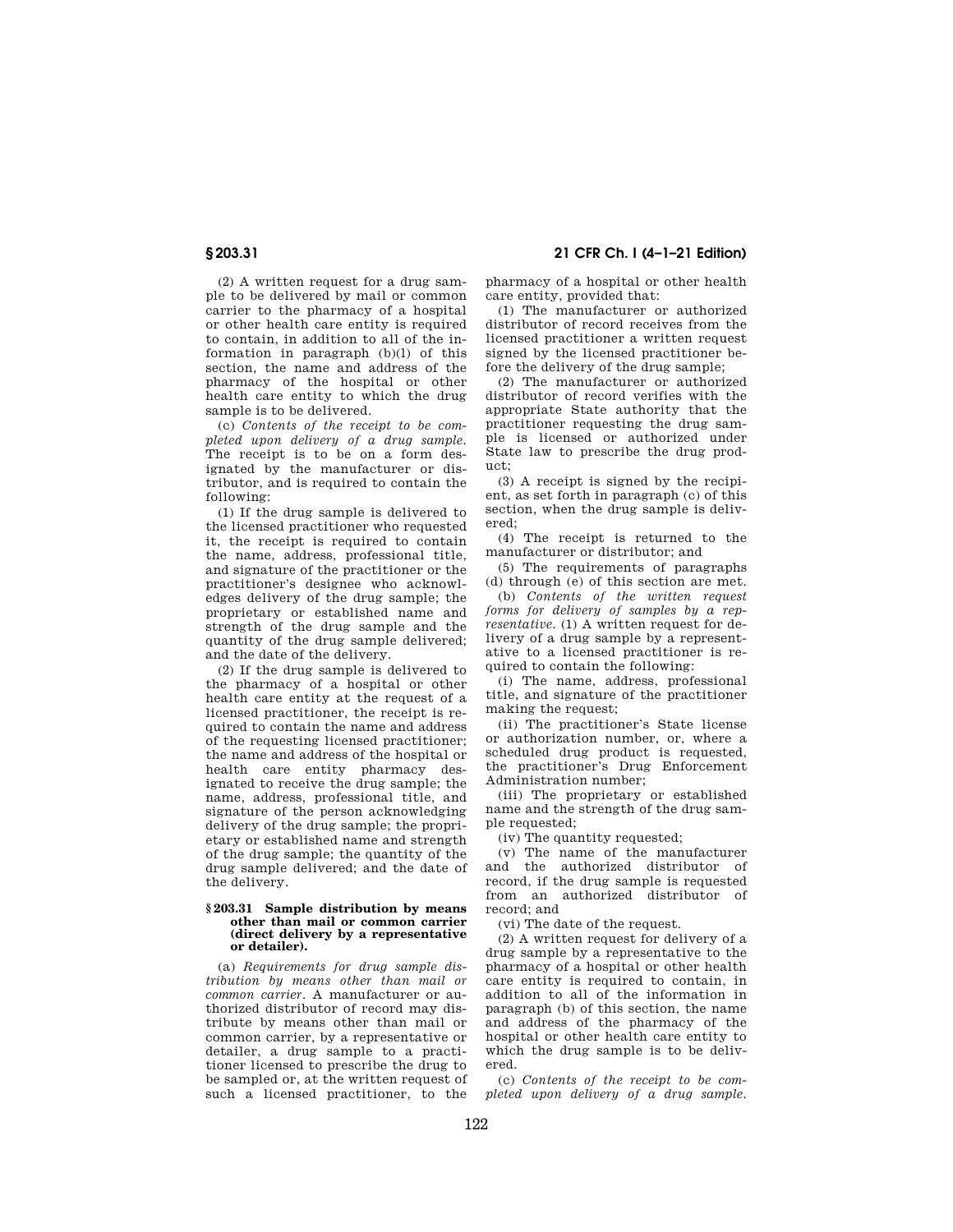The receipt is to be on a form designated by the manufacturer or distributor, and is required to contain the following:

(1) If the drug sample is received at the address of the licensed practitioner who requested it, the receipt is required to contain the name, address, professional title, and signature of the practitioner or the practitioner's designee who acknowledges delivery of the drug sample; the proprietary or established name and strength of the drug sample; the quantity of the drug sample delivered; and the date of the delivery.

(2) If the drug sample is received by the pharmacy of a hospital or other health care entity at the request of a licensed practitioner, the receipt is required to contain the name and address of the requesting licensed practitioner; the name and address of the hospital or health care entity pharmacy designated to receive the drug sample; the name, address, professional title, and signature of the person acknowledging delivery of the drug sample; the proprietary or established name and strength of the drug sample; the quantity of the drug sample delivered; and the date of the delivery.

(d) *Inventory and reconciliation of drug samples of manufacturers' and distributors' representatives.* Each drug manufacturer or authorized distributor of record that distributes drug samples by means of representatives shall conduct, at least annually, a complete and accurate physical inventory of all drug samples. All drug samples in the possession or control of each manufacturer's and distributor's representatives are required to be inventoried and the results of the inventory are required to be recorded in an inventory record, as specified in paragraph (d)(1) of this section. In addition, manufacturers and distributors shall reconcile the results of the physical inventory with the most recently completed prior physical inventory and create a report documenting the reconciliation process, as specified in paragraph (d)(2) of this section.

(1) The inventory record is required to identify all drug samples in a representative's stock by the proprietary or established name, dosage strength, and number of units.

(2) The reconciliation report is required to include:

(i) The inventory record for the most recently completed prior inventory;

(ii) A record of each drug sample shipment received since the most recently completed prior inventory, including the sender and date of the shipment, and the proprietary or established name, dosage strength, and number of sample units received;

(iii) A record of drug sample distributions since the most recently completed inventory showing the name and address of each recipient of each sample unit shipped, the date of the shipment, and the proprietary or established name, dosage strength, and number of sample units shipped. For the purposes of this paragraph and paragraph  $(d)(2)(v)$  of this section, "distributions'' includes distributions to health care practitioners or designated hospital or health care entity pharmacies, transfers or exchanges with other firm representatives, returns to the manufacturer or authorized distributor, destruction of drug samples by a sales representative, and other types of drug sample dispositions. The specific type of distribution must be specified in the record;

(iv) A record of drug sample thefts or significant losses reported by the representative since the most recently completed prior inventory, including the approximate date of the occurrence and the proprietary or established name, dosage strength, and number of sample units stolen or lost; and

(v) A record summarizing the information required by paragraphs  $(d)(2)(ii)$ through (d)(2)(iv) of this section. The record must show, for each type of sample unit (*i.e.*, sample units having the same established or proprietary name and dosage strength), the total number of sample units received, distributed, lost, or stolen since the most recently completed prior inventory. For example, a typical entry in this record may read ''50 units risperidone (1 mg) returned to manufacturer'' or simply ''Risperidone (1 mg)/50/returned to manufacturer.''

(3) Each drug manufacturer or authorized distributor of record shall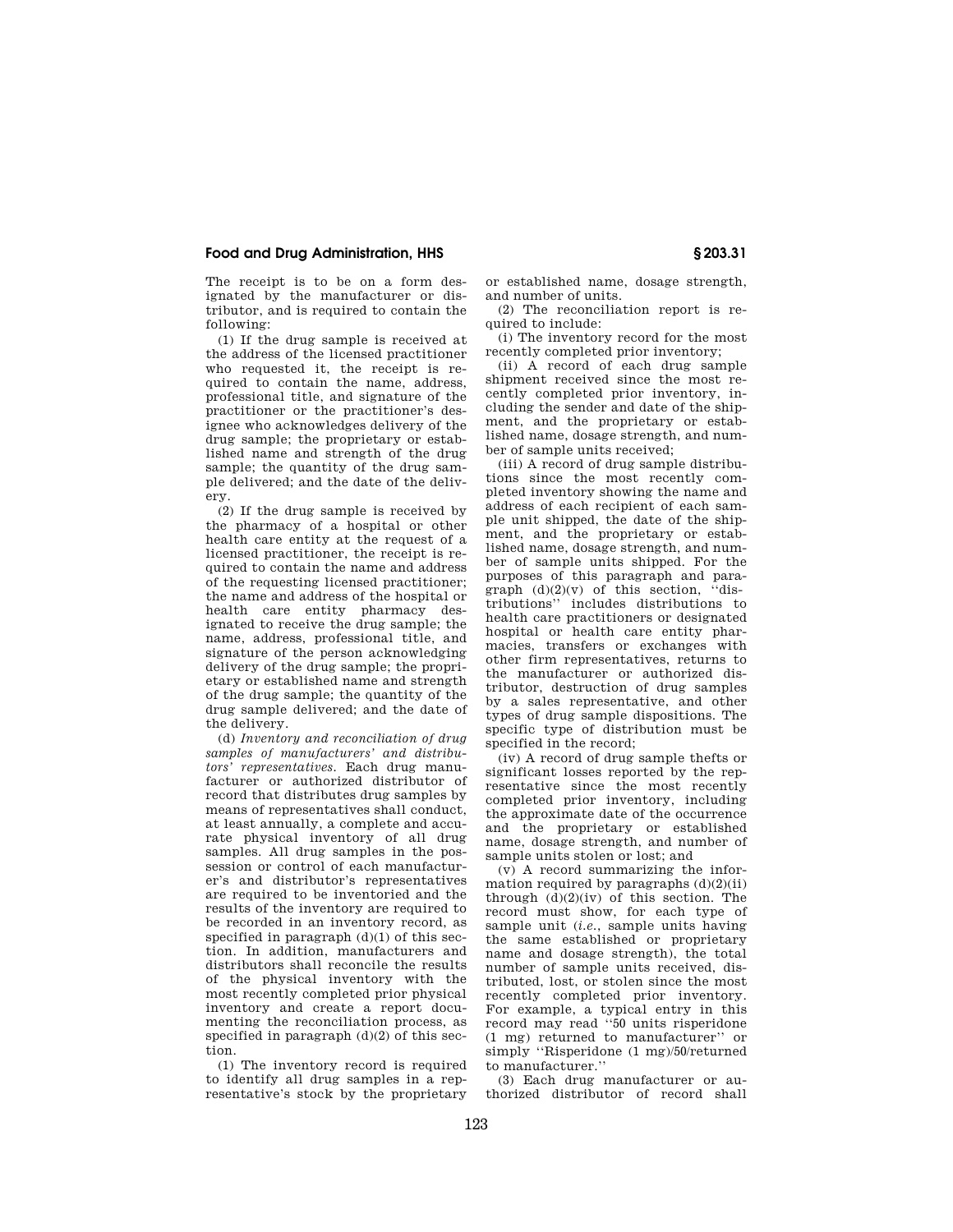take appropriate internal control measures to guard against error and possible fraud in the conduct of the physical inventory and reconciliation, and in the preparation of the inventory record and reconciliation report.

(4) A manufacturer or authorized distributor of record shall carefully evaluate any apparent discrepancy or significant loss revealed through the inventory and reconciliation process and shall fully investigate any such discrepancy or significant loss that cannot be justified.

(e) *Lists of manufacturers' and distributors' representatives.* Each drug manufacturer or authorized distributor of record who distributes drug samples by means of representatives shall maintain a list of the names and addresses of its representatives who distribute drug samples and of the sites where drug samples are stored.

### **§ 203.32 Drug sample storage and handling requirements.**

(a) *Storage and handling conditions.*  Manufacturers, authorized distributors of record, and their representatives shall store and handle all drug samples under conditions that will maintain their stability, integrity, and effectiveness and ensure that the drug samples are free of contamination, deterioration, and adulteration.

(b) *Compliance with compendial and labeling requirements.* Manufacturers, authorized distributors of record, and their representatives can generally comply with this section by following the compendial and labeling requirements for storage and handling of a particular prescription drug in handling samples of that drug.

## **§ 203.33 Drug sample forms.**

A sample request or receipt form may be delivered by mail, common carrier, or private courier or may be transmitted photographically or electronically (*i.e.*, by telephoto, wirephoto, radiophoto, facsimile transmission (FAX), xerography, or electronic data transfer) or by any other system, provided that the method for transmission meets the security requirements set forth in §203.60(c).

## **§ 203.32 21 CFR Ch. I (4–1–21 Edition)**

#### **§ 203.34 Policies and procedures; administrative systems.**

Each manufacturer or authorized distributor of record that distributes drug samples shall establish, maintain, and adhere to written policies and procedures describing its administrative systems for the following:

(a) Distributing drug samples by mail or common carrier, including methodology for reconciliation of requests and receipts;

(b) Distributing drug samples by means other than mail or common carrier including the methodology for:

(1) Reconciling requests and receipts, identifying patterns of nonresponse, and the manufacturer's or distributor's response when such patterns are found;

(2) Conducting the annual physical inventory and preparation of the reconciliation report;

(3) Implementing a sample distribution security and audit system, including conducting random and for-cause audits of sales representatives by personnel independent of the sales force; and

(4) Storage of drug samples by representatives;

(c) Identifying any significant loss of drug samples and notifying FDA of the loss; and

(d) Monitoring any loss or theft of drug samples.

## **§ 203.35 Standing requests.**

Manufacturers or authorized distributors of record shall not distribute drug samples on the basis of openended or standing requests, but shall require separate written requests for each drug sample or group of samples. An arrangement by which a licensed practitioner requests in writing that a specified number of drug samples be delivered over a period of not more than 6 months, with the actual delivery dates for parts of the order to be set by subsequent oral communication or electronic transmission, is not considered to be a standing request.

#### **§ 203.36 Fulfillment houses, shipping and mailing services, comarketing agreements, and third-party recordkeeping.**

(a) *Responsibility for creating and maintaining forms, reports, and records.*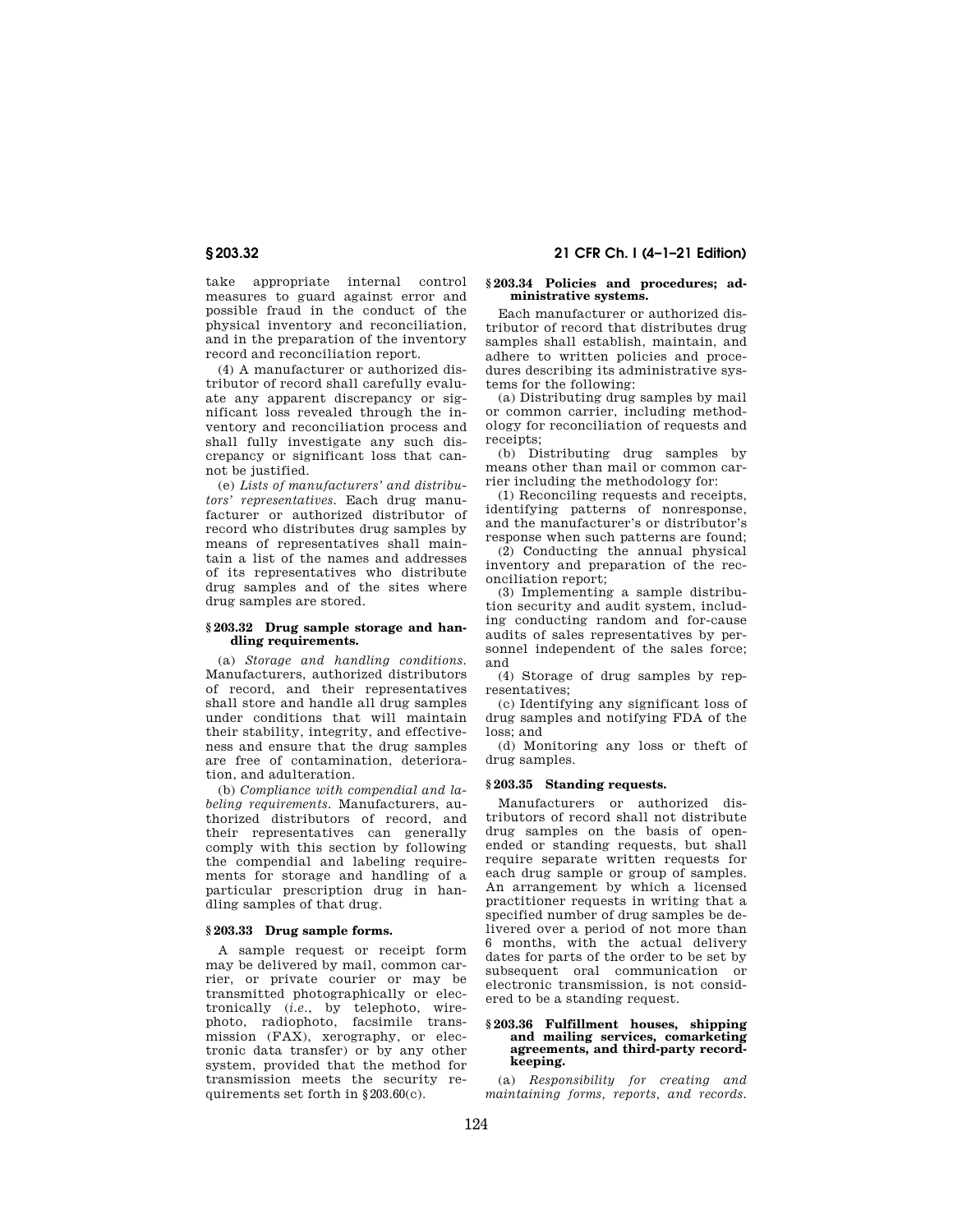Any manufacturer or authorized distributor of record that uses a fulfillment house, shipping or mailing service, or other third party, or engages in a comarketing agreement with another manufacturer or distributor to distribute drug samples or to meet any of the requirements of PDMA, PDA, or this part, remains responsible for creating and maintaining all requests, receipts, forms, reports, and records required under PDMA, PDA, and this part.

(b) *Responsibility for producing requested forms, reports, or records.* A manufacturer or authorized distributor of record that contracts with a third party to maintain some or all of its records shall produce requested forms, reports, records, or other required documents within 2 business days of a request by an authorized representative of FDA or another Federal, State, or local regulatory or law enforcement official.

#### **§ 203.37 Investigation and notification requirements.**

(a) *Investigation of falsification of drug sample records.* A manufacturer or authorized distributor of record that has reason to believe that any person has falsified drug sample requests, receipts, or records, or is diverting drug samples, shall:

(1) Notify FDA, by telephone or in writing, within 5 working days;

(2) Immediately initiate an investigation; and

(3) Provide FDA with a complete written report, including the reason for and the results of the investigation, not later than 30 days after the date of the initial notification in paragraph  $(a)(1)$  of this section.

(b) *Significant loss or known theft of drug samples.* A manufacturer or authorized distributor of record that distributes drug samples or a charitable institution that receives donated drug samples from a licensed practitioner  $shal\bar{l}$ 

(1) Notify FDA, by telephone or in writing, within 5 working days of becoming aware of a significant loss or known theft;

(2) Immediately initiate an investigation into the significant loss or known theft; and

(3) Provide FDA with a complete written report, including the reason for and the results of the investigation, not later than 30 days after the date of the initial notification in paragraph (b)(1) of this section.

(c) *Conviction of a representative.* (1) A manufacturer or authorized distributor of record that distributes drug samples shall notify FDA, by telephone or in writing, within 30 days of becoming aware of the conviction of one or more of its representatives for a violation of section  $503(c)(1)$  of the act or any State law involving the sale, purchase, or trade of a drug sample or the offer to sell, purchase, or trade a drug sample.

(2) A manufacturer or authorized distributor of record shall provide FDA with a complete written report not later than 30 days after the date of the initial notification.

(d) *Selection of individual responsible for drug sample information.* A manufacturer or authorized distributor of record that distributes drug samples shall inform FDA in writing within 30 days of selecting the individual responsible for responding to a request for information about drug samples of that individual's name, business address, and telephone number.

(e) *Whom to notify at FDA.* Notifications and reports concerning human prescription drugs or biological products regulated by the Center for Drug Evaluation and Research shall be made to the Division of Compliance Risk Management and Surveillance, Office of Compliance, Center for Drug Evaluation and Research, Food and Drug Administration, 10903 New Hampshire Ave., Silver Spring, MD 20993–0002. Notifications and reports concerning human prescription biological products regulated by the Center for Biologics Evaluation and Research shall be made to the Food and Drug Administration, Center for Biologics Evaluation and Research, Document Control Center, 10903 New Hampshire Ave., Bldg. 71, Rm. G112, Silver Spring, MD 20993–0002.

[64 FR 67756, Dec. 3, 1999, as amended at 69 FR 48775, Aug. 11, 2004; 70 FR 14981, Mar. 24, 2005; 74 FR 13112, Mar. 26, 2009; 80 FR 18090, Apr. 3, 2015]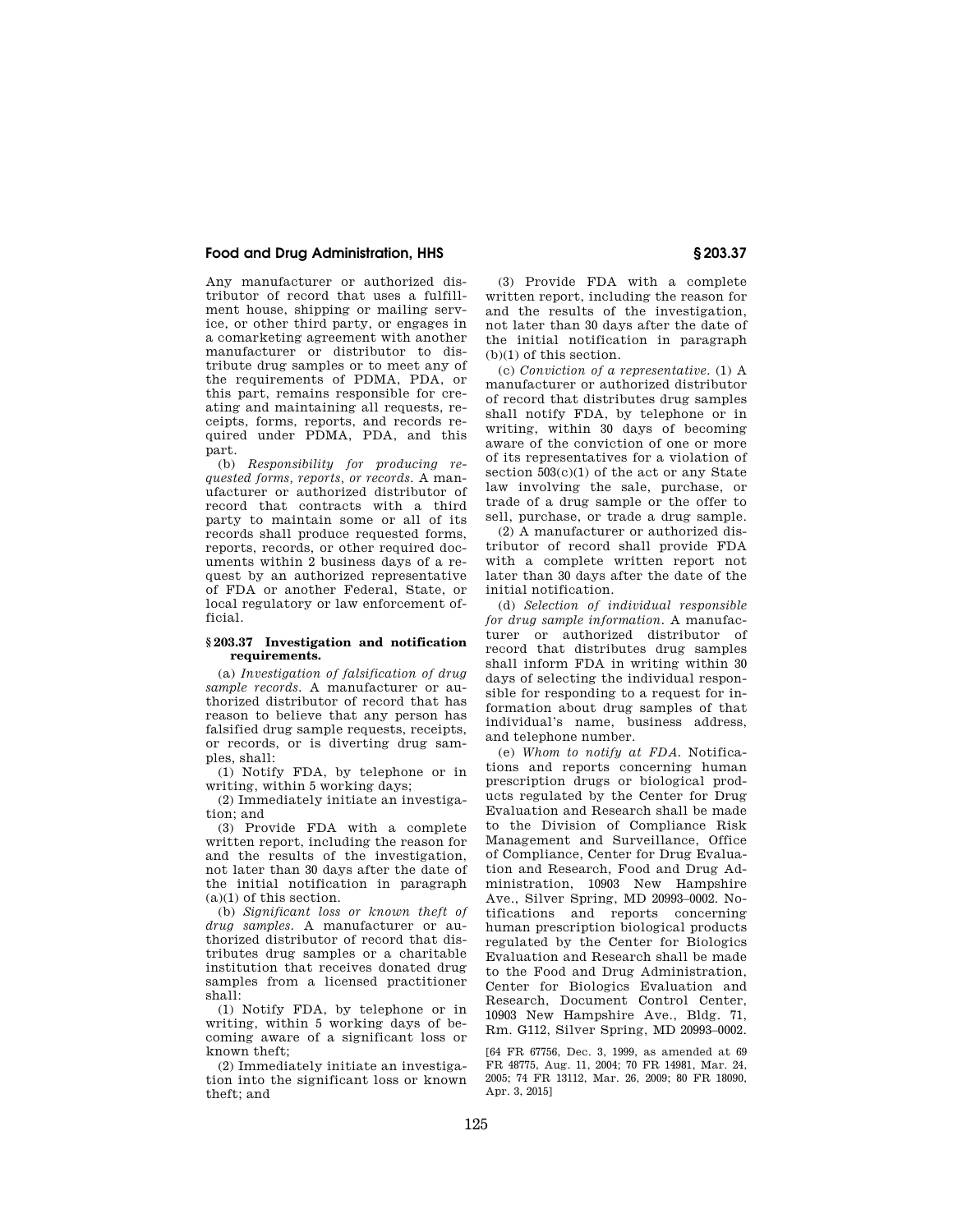## **§ 203.38 21 CFR Ch. I (4–1–21 Edition)**

#### **§ 203.38 Sample lot or control numbers; labeling of sample units.**

(a) *Lot or control number required on drug sample labeling and sample unit label.* The manufacturer or authorized distributor of record of a drug sample shall include on the label of the sample unit and on the outside container or packaging of the sample unit, if any, an identifying lot or control number that will permit the tracking of the distribution of each drug sample unit.

(b) *Records containing lot or control numbers required for all drug samples distributed.* A manufacturer or authorized distributor of record shall maintain for all samples distributed records of drug sample distribution containing lot or control numbers that are sufficient to permit the tracking of sample units to the point of the licensed practitioner.

(c) *Labels of sample units.* Each sample unit shall bear a label that clearly denotes its status as a drug sample, e.g., ''sample,'' ''not for sale,'' ''professional courtesy package.''

(1) A drug that is labeled as a drug sample is deemed to be a drug sample within the meaning of the act.

(2) A drug product dosage unit that bears an imprint identifying the dosage form as a drug sample is deemed to be a drug sample within the meaning of the act.

(3) Notwithstanding paragraphs (c)(1) and (c)(2) of this section, any article that is a drug sample as defined in section  $503(c)(1)$  of the act and  $$203.3(i)$ that fails to bear the label required in this paragraph (c) is a drug sample.

#### **§ 203.39 Donation of drug samples to charitable institutions.**

A charitable institution may receive a drug sample donated by a licensed practitioner or another charitable institution for dispensing to a patient of the charitable institution, or donate a drug sample to another charitable institution for dispensing to its patients, provided that the following requirements are met:

(a) A drug sample donated by a licensed practitioner or donating charitable institution shall be received by a charitable institution in its original, unopened packaging with its labeling intact.

(b) Delivery of a donated drug sample to a recipient charitable institution shall be completed by mail or common carrier, collection by an authorized agent or employee of the recipient charitable institution, or personal delivery by a licensed practitioner or an agent or employee of the donating charitable institution. Donated drug samples shall be placed by the donor in a sealed carton for delivery to or collection by the recipient charitable institution.

(c) A donated drug sample shall not be dispensed to a patient or be distributed to another charitable institution until it has been examined by a licensed practitioner or registered pharmacist at the recipient charitable institution to confirm that the donation record accurately describes the drug sample delivered and that no drug sample is adulterated or misbranded for any reason, including, but not limited to, the following:

(1) The drug sample is out of date;

(2) The labeling has become mutilated, obscured, or detached from the drug sample packaging;

(3) The drug sample shows evidence of having been stored or shipped under conditions that might adversely affect its stability, integrity, or effectiveness;

(4) The drug sample is for a prescription drug product that has been recalled or is no longer marketed; or

(5) The drug sample is otherwise possibly contaminated, deteriorated, or adulterated.

(d) The recipient charitable institution shall dispose of any drug sample found to be unsuitable by destroying it or by returning it to the manufacturer. The charitable institution shall maintain complete records of the disposition of all destroyed or returned drug samples.

(e) The recipient charitable institution shall prepare at the time of collection or delivery of a drug sample a complete and record, a copy of which shall be retained by the recipient charitable institution for at least 3 years, containing the following information:

(1) The name, address, and telephone number of the licensed practitioner (or donating charitable institution);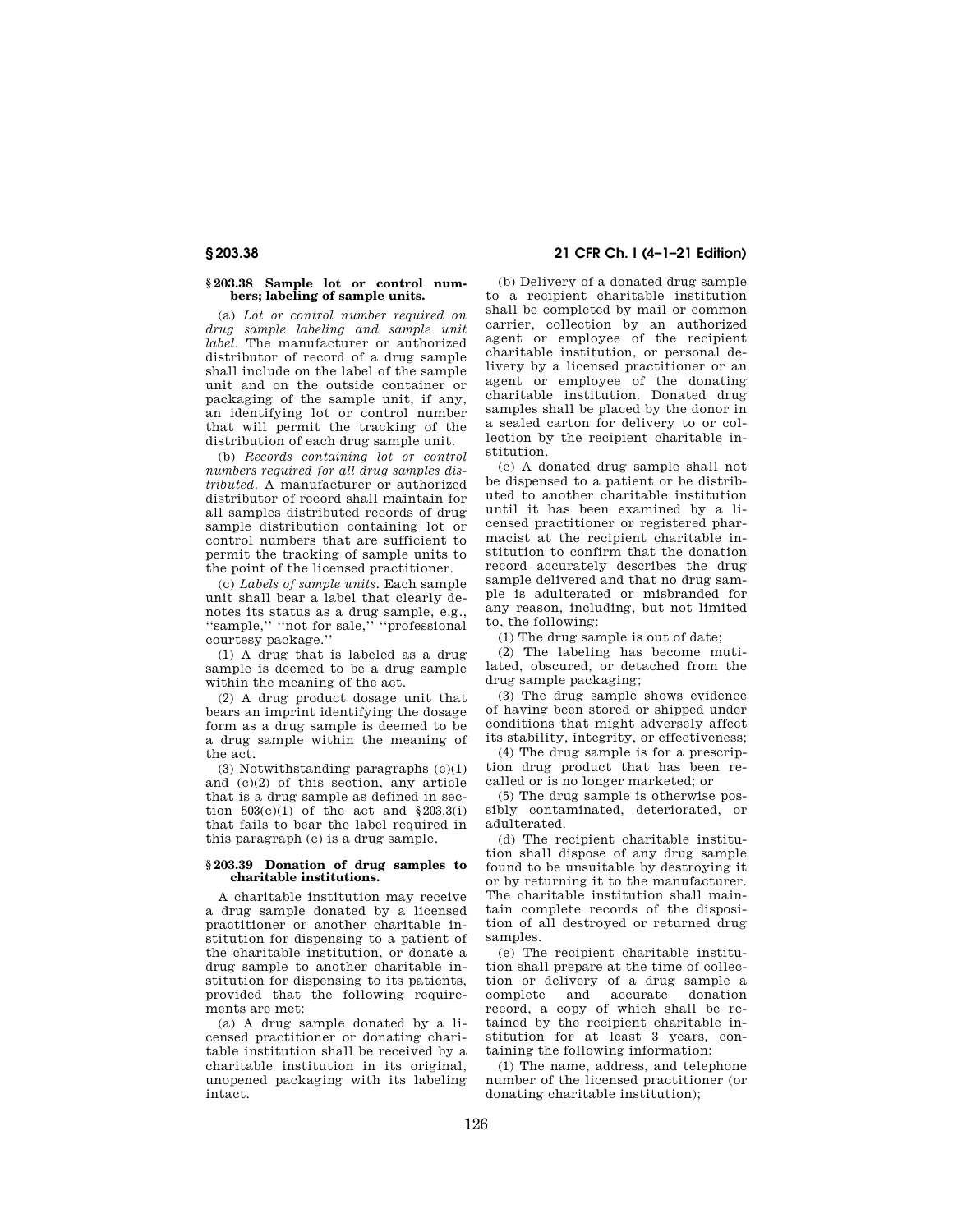(2) The manufacturer, brand name, quantity, and lot or control number of the drug sample donated; and

(3) The date of the donation.

(f) Each recipient charitable institution shall maintain complete and accurate records of donation, receipt, inspection, inventory, dispensing, redistribution, destruction, and returns sufficient for complete accountability and auditing of drug sample stocks.

(g) Each recipient charitable institution shall conduct, at least annually, an inventory of prescription drug sample stocks and shall prepare a report reconciling the results of each inventory with the most recent prior inventory. Drug sample inventory discrepancies and reconciliation problems shall be investigated by the charitable institution and reported to FDA.

(h) A recipient charitable institution shall store drug samples under conditions that will maintain the sample's stability, integrity, and effectiveness, and will ensure that the drug samples will be free of contamination, deterioration, and adulteration.

(i) A charitable institution shall notify FDA within 5 working days of becoming aware of a significant loss or known theft of prescription drug samples.

## **Subpart E—Wholesale Distribution**

#### **§ 203.50 Requirements for wholesale distribution of prescription drugs.**

(a) *Identifying statement for sales by unauthorized distributors.* Before the completion of any wholesale distribution by a wholesale distributor of a prescription drug for which the seller is not an authorized distributor of record to another wholesale distributor or retail pharmacy, the seller shall provide to the purchaser a statement identifying each prior sale, purchase, or trade of such drug. This identifying statement shall include:

(1) The proprietary and established name of the drug;

(2) Dosage;

(3) Container size;

(4) Number of containers;

(5) The drug's lot or control number(s);

(6) The business name and address of all parties to each prior transaction involving the drug, starting with the manufacturer; and

(7) The date of each previous transaction.

(b) The drug origin statement is subject to the record retention requirements of §203.60 and must be retained by all wholesale distributors involved in the distribution of the drug product, whether authorized or unauthorized, for 3 years.

(c) *Identifying statement not required when additional manufacturing processes are completed.* A manufacturer that subjects a drug to any additional manufacturing processes to produce a different drug is not required to provide to a purchaser a statement identifying the previous sales of the component drug or drugs.

(d) *List of authorized distributors of record.* Each manufacturer shall maintain at the corporate offices a current written list of all authorized distributors of record.

(1) Each manufacturer's list of authorized distributors of record shall specify whether each distributor listed thereon is authorized to distribute the manufacturer's full product line or only particular, specified products.

(2) Each manufacturer shall update its list of authorized distributors of record on a continuing basis.

(3) Each manufacturer shall make its list of authorized distributors of record available on request to the public for inspection or copying. A manufacturer<br>may impose reasonable copying reasonable copying charges for such requests from members of the public.

## **Subpart F—Request and Receipt Forms, Reports, and Records**

### **§ 203.60 Request and receipt forms, reports, and records.**

(a) *Use of electronic records, electronic signatures, and handwritten signatures executed to electronic records.* (1) Provided the requirements of part 11 of this chapter are met, electronic records, electronic signatures, and handwritten signatures executed to electronic records may be used as an alternative to paper records and handwritten signatures executed on paper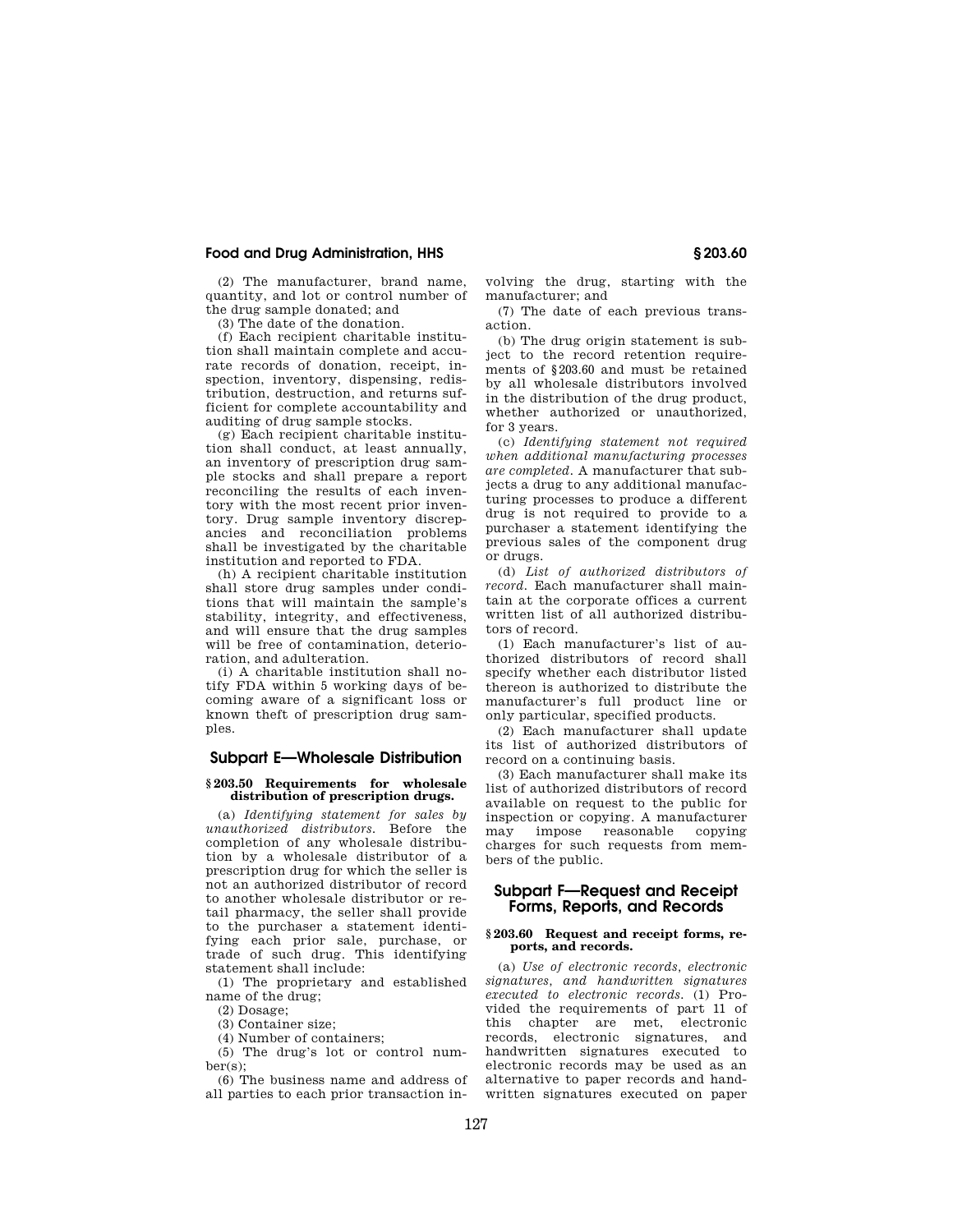to meet any of the record and signature requirements of PDMA, PDA, or this part.

(2) Combinations of paper records and electronic records, electronic records and handwritten signatures executed on paper, or paper records and electronic signatures or handwritten signatures executed to electronic records, may be used to meet any of the record and signature requirements of PDMA, PDA, or this part, provided that:

(i) The requirements of part 11 of this chapter are met for the electronic records, electronic signatures, or handwritten signatures executed to electronic records; and

(ii) A reasonably secure link between the paper-based and electronic components exists such that the combined records and signatures are trustworthy and reliable, and to ensure that the signer cannot readily repudiate the signed records as not genuine.

(3) For the purposes of this paragraph (a), the phrase ''record and signature requirements of PDMA, PDA, or this part'' includes drug sample request and receipt forms, reports, records, and other documents, and their associated signatures required by PDMA, PDA, and this part.

(b) *Maintenance of request and receipt forms, reports, records, and other documents created on paper.* Request and receipt forms, reports, records, and other documents created on paper may be maintained on paper or by photographic imaging (i.e., photocopies or microfiche), provided that the security and authentication requirements described in paragraph (c) of this section are followed. Where a required document is created on paper and electronically scanned into a computer, the resulting record is an electronic record that must meet the requirements of part 11 of this chapter.

(c) *Security and authentication requirements for request and receipt forms, reports, records, and other documents created on paper.* A request or receipt form, report, record, or other document, and any signature appearing thereon, that is created on paper and that is maintained by photographic imaging, or transmitted electronically (i.e., by facsimile) shall be maintained

**§ 203.70 21 CFR Ch. I (4–1–21 Edition)** 

or transmitted in a form that provides reasonable assurance of being:

(1) Resistant to tampering, revision, modification, fraud, unauthorized use, or alteration;

(2) Preserved in accessible and retrievable fashion; and

(3) Available to permit copying for purposes of review, analysis, verification, authentication, and reproduction by the person who executed the form or created the record, by the manufacturer or distributor, and by authorized personnel of FDA and other regulatory and law enforcement agencies.

(d) *Retention of request and receipt forms, reports, lists, records, and other documents.* Any person required to create or maintain reports, lists, or other records under PDMA, PDA, or this part, including records relating to the distribution of drug samples, shall retain them for at least 3 years after the date of their creation.

(e) *Availability of request and receipt forms, reports, lists, and records.* Any person required to create or maintain request and receipt forms, reports, lists, or other records under PDMA, PDA, or this part shall make them available, upon request, in a form that permits copying or other means of duplication, to FDA or other Federal, State, or local regulatory and law enforcement officials for review and reproduction. The records shall be made available within 2 business days of a request.

## **Subpart G—Rewards**

## **§ 203.70 Application for a reward.**

(a) *Reward for providing information leading to the institution of a criminal proceeding against, and conviction of, a person for the sale, purchase, or trade of a drug sample.* A person who provides information leading to the institution of a criminal proceeding against, and conviction of, a person for the sale, purchase, or trade of a drug sample, or the offer to sell, purchase, or trade a drug sample, in violation of section  $503(c)(1)$  of the act, is entitled to onehalf the criminal fine imposed and collected for such violation, but not more than \$125,000.